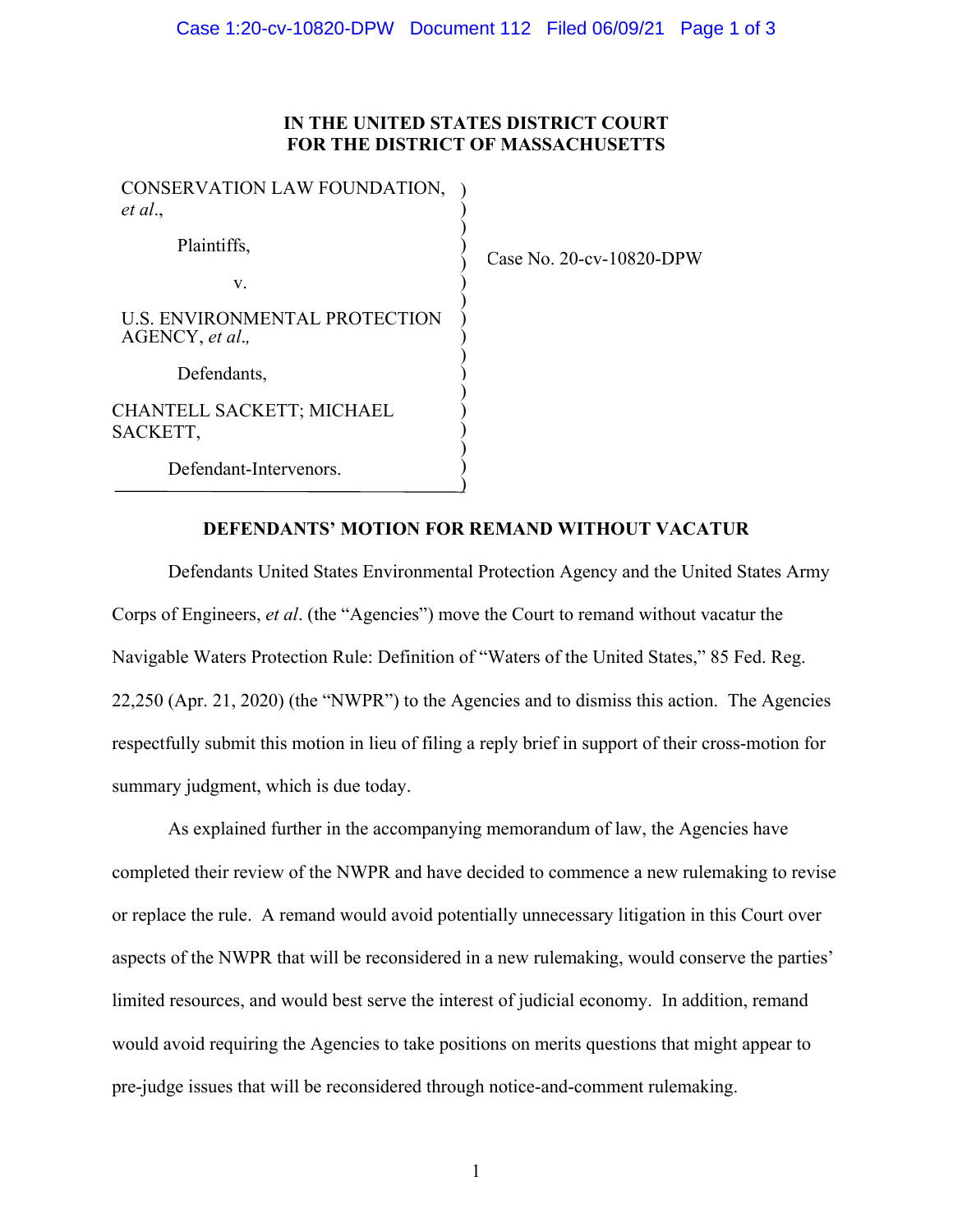## Case 1:20-cv-10820-DPW Document 112 Filed 06/09/21 Page 2 of 3

For the foregoing reasons and the reasons identified in the accompanying memorandum

of law, the Court should grant the Agencies' motion for remand without vacatur.

Respectfully submitted this 9th day of June, 2021.

/s/ *Sarah Izfar* JEAN E. WILLIAMS *Acting Assistant Attorney General* PHILIP R. DUPRÉ SARAH IZFAR KEVIN MCARDLE *Attorneys*  Environment and Natural Resources Division U.S. Department of Justice 4 Constitution Square 150 M Street, NE Washington, DC 20002

Telephone (202) 305-0490 Facsimile (202) 514-8865 sarah.izfar@usdoj.gov

*Counsel for Defendants*

Of Counsel:

JAMES O. PAYNE Deputy General Counsel Environmental Protection Agency

ELISE M. O'DEA Attorney-Advisor Environmental Protection Agency

CRAIG R. SCHMAUDER Senior Officer Performing Duties of General Counsel Department of Army

DAVID R. COOPER Chief Counsel U.S. Army Corps of Engineers *Attorneys*